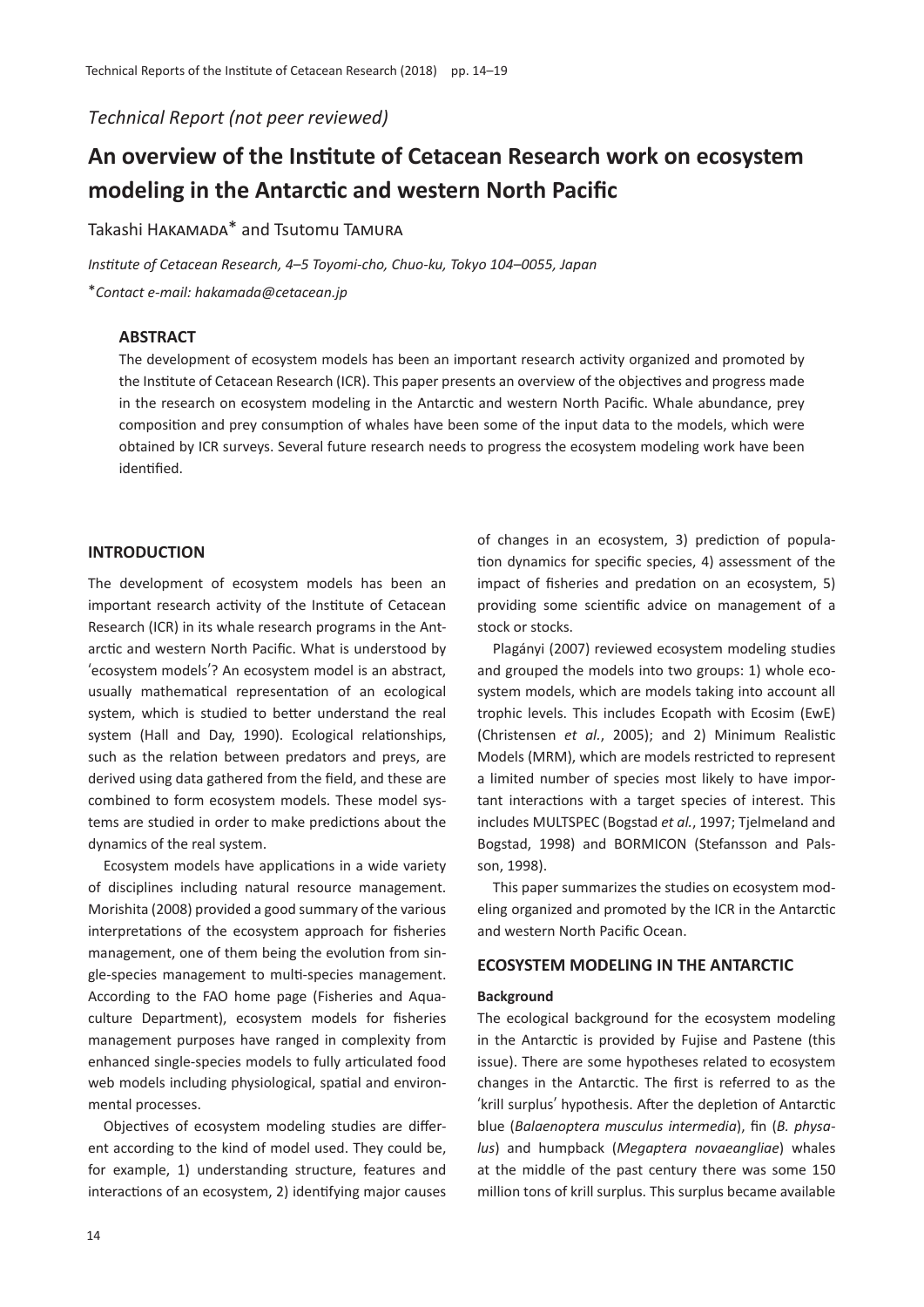for other krill-eater species of penguins, seals and smaller whales (*e.g*. Antarctic minke whale, *B. bonaerensis*) (Laws, 1977). The krill surplus implied better nutritional conditions in those species, which was reflected in changes in some demographic parameters. For example from 1940 to 1970, recruitment had been increasing for Antarctic minke whales (Punt *et al.*, 2014) reflecting better nutritional conditions for the species at the middle of the past century.

The second hypothesis is that the population dynamics of Antarctic species is affected by environmental changes. A decrease in sea-ice cover by the middle of the twentyfirst century due to global warming has been predicted by several studies (Levitus *et al.*, 2000; de la Mare, 1997). Warming of the Southern Ocean appears to be occurring faster than the warming of other oceans of the world (Gille, 2002).

It was therefore necessary to investigate and quantify the interactions among krill predators such as some baleen whale species, and to examine the dynamics of the Antarctic marine ecosystem. This would enable investigation of what has happened in the past and to predict what is going to happen in the future in the context of ecosystems in the Antarctic (GOJ, 2015). For this aim, ecosystem modeling has been used.

One of the main objective of the ecosystem modeling study in the Antarctic was to determine whether predator-prey interactions alone can broadly explain observed population trends without the need for recourse to environmental change hypotheses (Mori and Butterworth, 2006).

### **MRM Models in the Antarctic**

## *Objectives*

The objective of the study by Mori and Butterworth (2006) was to determine whether predator–prey interactions alone can broadly explain the observed population trends of four large baleen whale species, Antarctic blue, fin, humpback and Antarctic minke whales; two seal species, Antarctic fur seal (*Arctocephalus gazelle*) and crabeater seal (*Lobodon carcinophagus*); and Antarctic krill (*Euphausia superba*), without the need for recourse to environmental change hypotheses.

#### *Ecosystem model*

Population dynamics models were developed to describe predator–prey interactions among the four large baleen whale species, the two seals species and krill (Figure 1). Functional responses are generally classified into three types, which are called Type I, II, and III (Holling, 1959). In the model, two types of functional responses were considered, Type II, which assumes that consumption rate decreases as prey abundance increases and that prey consumption is limited, and Type III, which assumes that consumption rate increases as prey abundance increases when prey abundance is lower than a threshold of prey abundance, and it decreases as prey abundance increases when prey abundance is higher than the threshold (Holling, 1959). Mori and Butterworth (2006) fitted the abundance estimates of these species to estimate parameters/coefficients in the models by maximum likelihood method.

## *Research area and data used*

The predator-prey model was constructed in two sectors of the Antarctic. One in the Atlantic/Indian sector (east of 60°W and west of 130°E) and the other in the Pacific sector (east of 130°E and west of 60°W). Historical catch data for all species considered in the model were used. Abundance estimates of krill predators for the whole sectors were also used. Abundance trend estimates for blue, humpback, Antarctic minke whales and crabeater seal were made for a part of each sector, and were based on independent data sources.

## *Results*

The main results of Mori and Butterworth (2006) were the following:

- (i) species interaction effects alone can explain observed predator abundance trends;
- (ii) it is necessary to consider species other than baleen whales and krill, to explain observed trends—



Figure 1. Food web in the Antarctic modeled in Mori and Butterworth (2006) and Moosa (2017).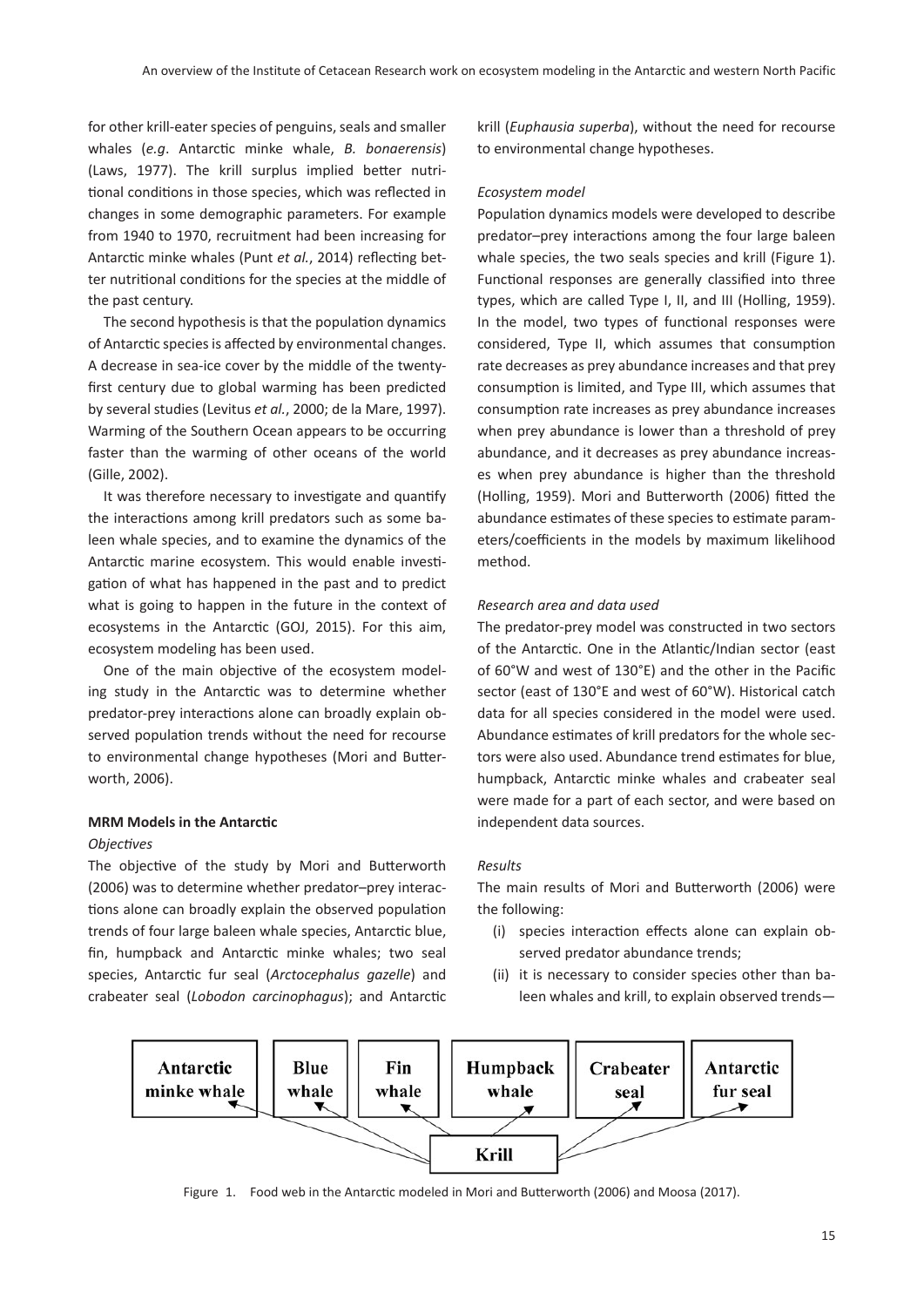crabeater seals seemingly play an important role and constitute a particular priority for improved abundance and trend information;

- (iii) the Atlantic/Indian Ocean sector shows major changes in species abundances, in contrast to the Pacific Ocean sector, which is much more stable;
- (iv) baleen whales have to be able to achieve relatively high growth rates to explain observed trends; and
- (v) Laws (1977) estimate of some 150 million tons for the krill surplus may be too high because his calculations omitted consideration of densitydependent effects in feeding rates.

Moosa (2017) refined the ecosystem modeling work by Mori and Butterworth (2006), mainly by incorporating/ updating catch history and abundance estimates of species considered in the model, and by making some technical improvement to the model. Preliminary results supported the main findings of Mori and Butterworth (2006).

Moosa (2017) identified the following future work required: i) inclusion of a space limitation term for the fur seals in the model so as not to increase their population to unrealistically high values; ii) consideration of a set of differently defined regions as this might possibly better represent the Antarctic minke whale abundance trends and population trajectories; iii) further consideration of the variation of the effective annual natural mortality rate of krill, because this is likely causing the oscillations in the krill dynamics; iv) further consideration of the variation of the bounds imposed on carrying capacity of krill; and v) further consideration of the variation in the proportion of fin whales assumed to feed south of 60°S.

This work is ongoing.

# **ECOSYSTEM MODELING IN THE WESTERN NORTH PACIFIC**

#### **Background**

There were two main motivations for building ecosystem models in the western North Pacific. The first one was the rapid decrease of Japan's fisheries catch from 12,785 thousand tons in 1988 to 4,690 thousand tons in 2015 (GOJ, 2000; 2017). Ecosystem models including fishery resources can provide some insight to the reasons for changes in stock status considering interaction among species.

The second one was the possibility of competition between marine mammals and fisheries on prey species of economic importance. For example, common minke whales (*Balaenoptera acutorostrata*) sightings occurred close to the fishing grounds of Pacific saury (*Cololabis saira*) off Kushiro. In fact, they fed mainly on Pacific saury near the fishing ground of the Pacific saury. This observation suggested a relationship between common minke whales and Pacific saury from summer to autumn in the western North Pacific (Tamura and Fujise, 2002). Ecosystem models can be used to investigate whether competition exists, for example by comparing ecosystem models with and without the assumption of competition.

# **EwE model in the western North Pacific** *Objectives*

Mori *et al.* (2009) applied the EwE model to investigate the possible impact of whaling on the catch of other species in the western North Pacific ecosystem. They also compared single-species MSY and multi-species MSY. If there were substantial differences between the two MSYs, the stock status derived from the two models could be quite different. In such a situation, multi-species model should be used rather than single-species model for assessment of the stocks.

## *Ecosystem model used*

Ecopath is a static, mass-balanced snapshot of the system and Ecosim is a time dynamic simulation module for policy exploration (Christensen *et al.*, 2005). The model consist of the species from detritus to top predators. Ecopath is used to model tropic flow within a food chain of an ecosystem. Ecosim can be used to simulate temporal change from the steady state described by the Ecopath model under some harvesting scenarios.

The scenarios examined in Mori *et al.* (2009) were: i) harvesting 4% of the common minke whale population; ii) harvesting 4% of the sei whale (*B. borealis*) population; iii) harvesting 4% of Bryde's whale (*B. edeni*) population; iv) harvesting 4% of the common minke, sei and Bryde's whale populations; v) harvesting 4% of the sperm whale (*Physeter macrocephalus*) population; and vi) harvesting 4% of the four whale species.

For an initial test run, the impact of no harvesting and harvesting 4% of the whales for the coming 50 years on catch of the fishes, was made. Uncertainty of the data input to Ecopath, functional response and trophic flow (top-down or bottom-up) were considered. Type I functional response, which assumes that prey consumption is in proportion to prey abundance up to the maximum (Holling, 1959) was assumed as the reference case, and the Types II and III functional responses were used for sensitivity analyses.

#### *Research area and data used*

Mori *et al.* (2009) developed the EwE in the western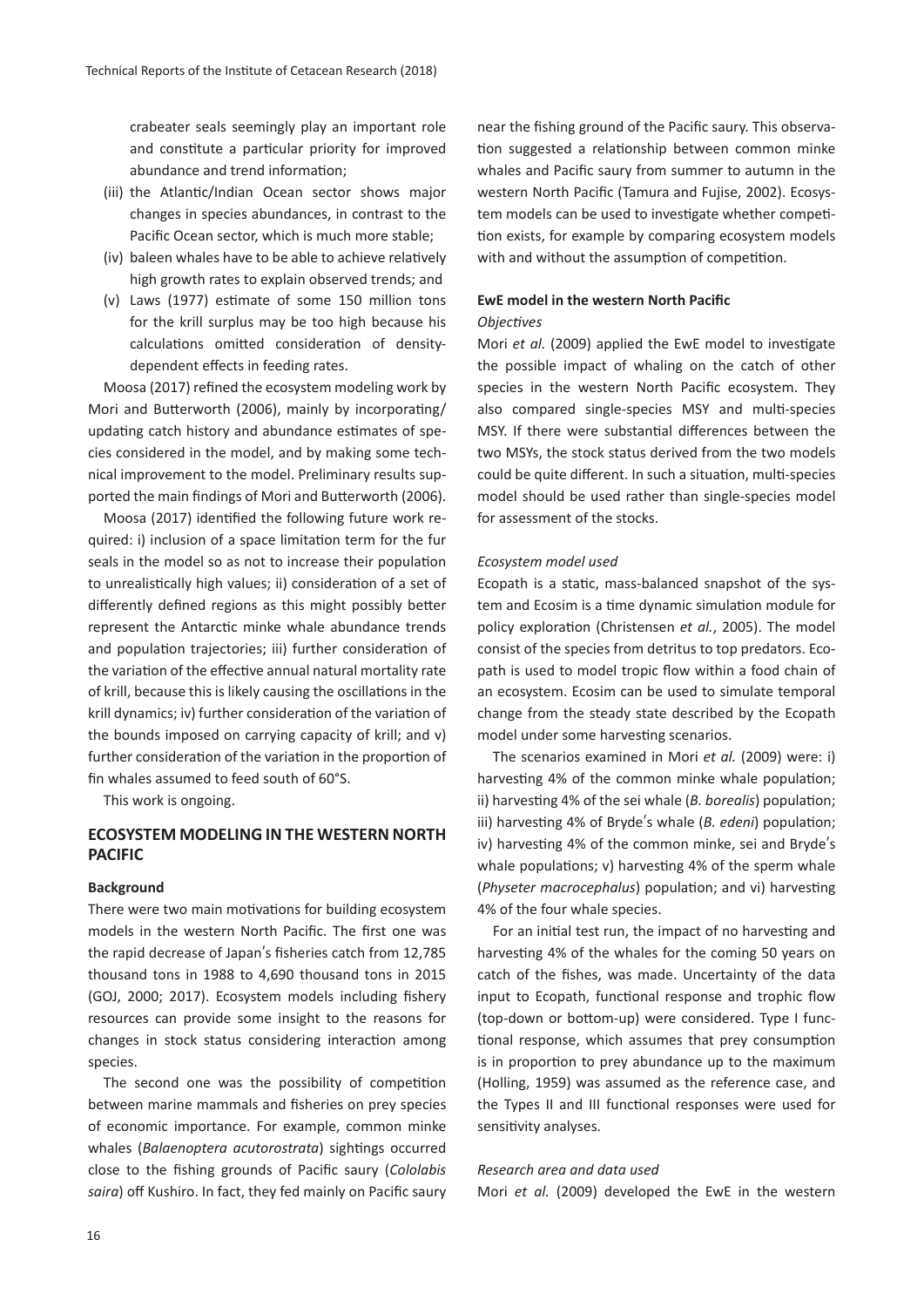| Species/Group            | TL   | Species/Group            | TL   | Species/Group            | TL   |
|--------------------------|------|--------------------------|------|--------------------------|------|
| Minke whale              | 3.99 | Albacore                 | 4.08 | Pacific pomfret          | 4.20 |
| Bryde's whale            | 3.83 | Sword fish               | 4.81 | Sardine                  | 2.30 |
| Sei whale                | 3.73 | Skipjack tuna            | 3.97 | Anchovy (<8 cm)          | 3.04 |
| Other baleen whales      | 3.23 | Blue shark               | 4.27 | Anchovy ( $\geq$ 8 cm)   | 3.04 |
| Sperm whale              | 4.17 | Salmon shark             | 4.35 | Pacific saury            | 3.12 |
| Baird's beaked whale     | 4.15 | Lanternfish              | 3.06 | Phytoplankton            | 1.00 |
| Short-finned pilot whale | 4.40 | Neon flying squid        | 4.12 | Euphausiids              | 2.18 |
| Ziphiidae                | 4.24 | Large surface squid      | 3.41 | Copepods eaten by whales | 2.00 |
| Other toothed whales     | 4.46 | Small surface squid      | 3.01 | Other Copepods           | 2.00 |
| Northern fur seal        | 4.08 | Mid-deep water sea squid | 3.11 | Detritus                 | 1.00 |
| Marine birds             | 4.24 | Mackerels                | 3.30 |                          |      |

Table 1 List of the species/groups used in the EwE model and Trophic Level (TL) estimated by Ecopath (Mori *et al.*, 2009).

North Pacific (north of 35°N and west of 170°E), where JARPNII surveys were conducted. The model consists of 32 species/groups ranging from detritus to whales (Table 1). Estimated trophic level (TL) for each species is shown in Table 1. Higher TL represents the species playing a role closer to top predator in the ecosystem. Input data required for the model were biomass, production, prey consumption, diet composition and total fishery catch of each predator in the target area. When production is not available, total mortality was used in the Ecopath instead of production per biomass (Christensen *et al.*, 2005).

Biomass, prey consumption and diet compositions for common minke, Bryde's, sei and sperm whales were based on JARPNII surveys. Details of the input data were provided in Mori *et al.* (2009). Once the mass-balance model was constructed, possible effect on fisheries of the species in the model were simulated by using Ecosim under the harvesting scenarios examined.

#### *Results*

Results of Mori *et al.* (2009) suggested the following:

- i) when minke whales are the only species that are harvested by 4% of its biomass (catch of other species are kept constant at current catch rate), depending on the functional response form assumed for the species, it is not certain whether catch of some Japanese fisheries resources (*e.g*. anchovy (*Engraulis japonicus*), Pacific saury, skipjack tuna (*Katsuwonus pelamis*), mackerels (*Scomber japonicus, S. australasicus*) will increase or not;
- ii) when sei and Bryde's whales are each the only species that are harvested by 4% of their biomass, regardless of the functional response form assumed for the species, catch of anchovy, skipjack tuna, and mackerels may increase;
- iii) when minke, sei and Bryde's whales are all harvested by 4% of their biomass, an increase in catch is expected for most of the fish resources (i.e. anchovy, skipjack tuna and mackerels), indicating the effectiveness of harvesting several whale species simultaneously; and
- iv) when sperm whales are the only species that are harvested by 4% of its biomass, depending on the functional response form assumed for the species, catch of anchovy, Pacific saury, mackerels and skipjack tuna may decrease, but in contrast, catch of neon-flying squid may increase.

The work by Mori *et al.* (2009) is being updated in the studies by Murase *et al.* (2016) and Watari *et al.* (2018). Murase *et al.* (2016) have focused on the interactions between forage fish and their predators including target species of JARPNII (common minke, sei, Bryde's and sperm whales). They have updated the input data to the models by considering the data available in the period 1994–2013 and made several technical improvements following recommendations from the International Whaling Commission Scientific Committee (IWC SC). Watari *et al.* (2018) have improved Ecopath model focusing on the small pelagic fishes to investigate their role in the ecosystem by using two ecological indices.

Murase *et al.* (2016) and Watari *et al.* (2018) have identified several future data and work required to progress the development of ecosystem modeling in the western North Pacific. Some suggestions to improve input of EwE were the following: (i) consistency of spatial resolution of input data is required, (ii) regional models are to be developed within the EwE area, (iii) collection of diet composition data at regular interval is required because some of the diet composition data were old or obtained outside the research area, (iv) resolution (the numbers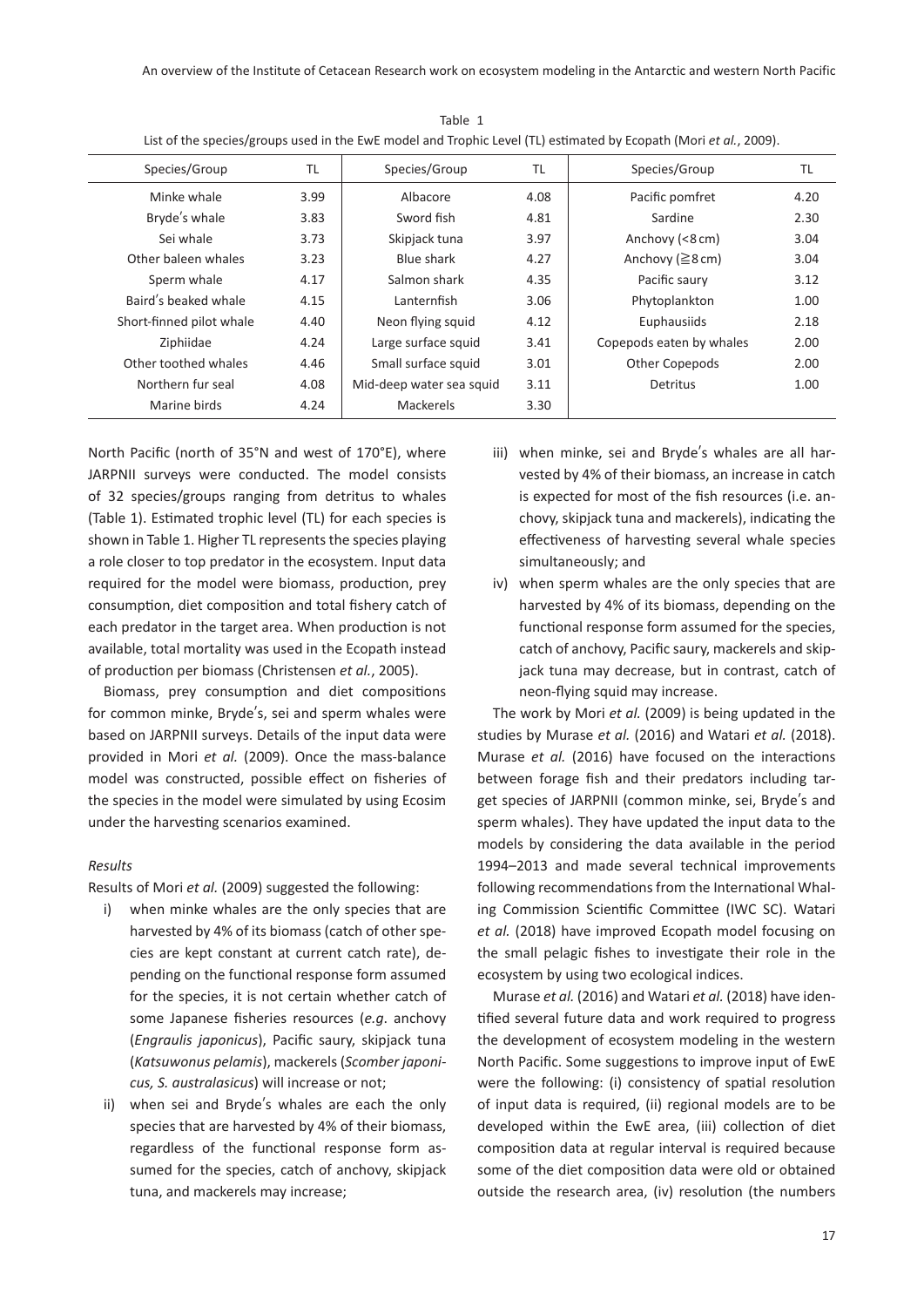of species/group) and quality of data on non-commercial and lower trophic level species should be improved and (v) evaluation of the sensitivity of Ecopath models to input data is required.

This work is ongoing.

### **MRM in coastal areas**

## *Objectives*

Okamura *et al.* (2009) examined the effects of predation of common minke whales on sandlance (*Ammodytes* spp.) stock off Sanriku region to investigate the effect of predation by the common minke whales in terms of MSY of the sandlance population.

# *Model used*

A Bayesian delay-difference approach (Hilborn and Walters, 1992; Meyer and Miller, 1999) was used to develop a MRM-type ecosystem model. They focused on interaction between sandlance and common minke whales (Figure 2), and constructed a population dynamics model of sandlance taking into account predation by the common minke whales. In the analysis, functional response Types I, II and III (Holling, 1959) were considered.

#### *Research area and data used*

The research area was the coastal area off Sanriku. Data used in this modeling were CPUE series of juvenile and adult sandlance fisheries, abundance estimate for adult sandlance, age, length and weight time series of sandlance during 1999–2005, catch series of sandlance by lift net with light fishery, dip nets, and trawl-net fishery from 1901 to 2006 and stomach contents of the common minke whales off Sanriku in 2003 obtained from JARPNII surveys (Tamura *et al.*, 2004).



Figure 2. Ecosystem model off Sanriku modeled in Okamura multi-species considerations. *et al.* (2009) and Kitakado *et al.* (2016).

# *Results*

Under the scenarios of the linear functional response curve (Type I), the resultant impact was so great that the median value of MSY was increased by 154%. Whereas using the constant functional response scenario (most extreme functional form), the impact was much smaller, where there was only a 17% increase of the median value of MSY. This suggested that estimating functional response is important to assess the impact of predation by the common minke whales.

Kitakado *et al.* (2016) updated the model work by Okamura *et al.* (2009) by using new data as follows: i) catch and CPUE series of juvenile sandlances by lift nets with light fishery (1994–2015); ii) catch and CPUE series of adult sandlances by dip nets fishery (1994–2015); iii) time series of age composition data of sandlances taken from summer sampling survey (2002–2014); iv) time series of density estimate of sandlances (in number) during summer sampling survey (2002–2014); v) consumption of sandlances by common minke whales in 2005, 2006 and 2012 (JARPNII surveys); and vi) time series of abundance estimates in Sanriku region for the common minke whales in 2004, 2005, 2006 and 2012.

Further analyses should be conducted to examine sensitivities of the results to the assumption of prior distributions. Because only the Type II functional response was assumed in Kitakado *et al.* (2016), other forms of functional response and multiple-prey functional response with krill and anchovy are worthy to investigate. The weight allocated among the components of the likelihood (likelihood relevant to abundance of juvenile sandlance, likelihood relevant to abundance of adult sandlance, and likelihood relevant to age composition of sandlance) should be carefully considered in future analyses (Kitakado *et al.*, 2016).

This work is ongoing.

## **CONCLUDING REMARKS**

Progress has been made in the development of ecosystem modeling for some particular objectives related to fisheries management and ecosystem structure and dynamics, in both the Antarctic and western North Pacific. Biological and abundance data of the species considered in the models are important. In the case of whale species such data came from ICR surveys. Several research needs were identified which should be addressed to progress the work on ecosystem modeling work and potentially contribute to resources management taking into account